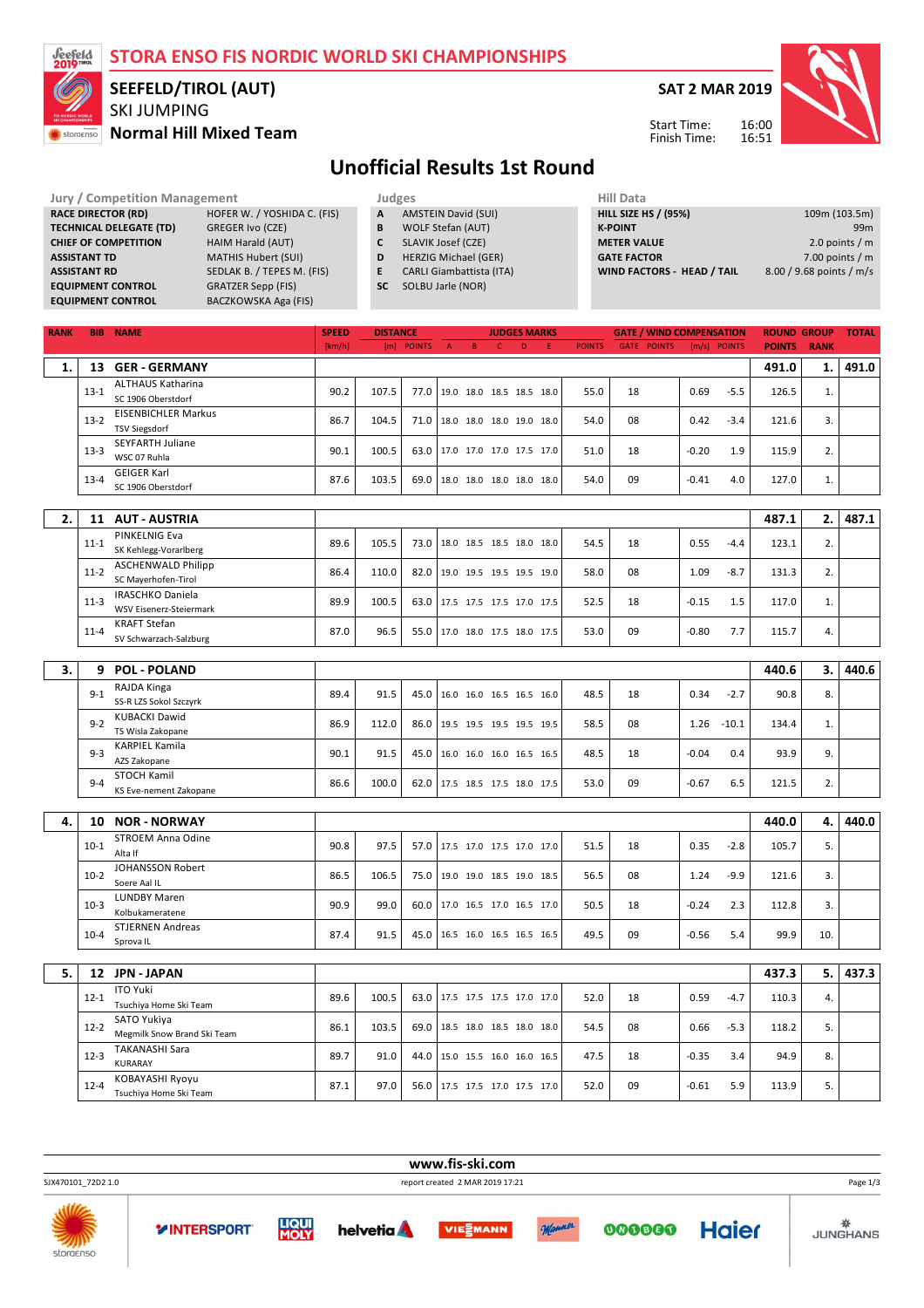**STORA ENSO FIS NORDIC WORLD SKI CHAMPIONSHIPS**



#### SKI JUMPING **SEEFELD/TIROL (AUT)**

**Normal Hill Mixed Team**

**SAT 2 MAR 2019**

Start Time: Finish Time:



### **Unofficial Results 1st Round**

| <b>RANK</b> | <b>BIB</b> | <b>NAME</b>                                                     | <b>SPEED</b><br><b>DISTANCE</b> |       |            |   |   | <b>JUDGES MARKS</b> |                                 |   | <b>GATE / WIND COMPENSATION</b> |                    | <b>ROUND GROUP</b> |        | <b>TOTAL</b>  |             |       |
|-------------|------------|-----------------------------------------------------------------|---------------------------------|-------|------------|---|---|---------------------|---------------------------------|---|---------------------------------|--------------------|--------------------|--------|---------------|-------------|-------|
|             |            |                                                                 | [km/h]                          |       | [m] POINTS | A | B | $\mathsf{C}$        | $\mathsf D$                     | E | <b>POINTS</b>                   | <b>GATE POINTS</b> | [m/s] POINTS       |        | <b>POINTS</b> | <b>RANK</b> |       |
| 6.          | 8          | <b>SLO - SLOVENIA</b>                                           |                                 |       |            |   |   |                     |                                 |   |                                 |                    |                    |        | 437.2         | 6.          | 437.2 |
|             |            | <b>BOGATAJ Ursa</b>                                             |                                 |       |            |   |   |                     |                                 |   |                                 |                    |                    |        |               |             |       |
|             | $8 - 1$    | SSK Ilirija                                                     | 90.0                            | 102.5 | 67.0       |   |   |                     | 16.5 17.0 17.5 17.0 17.5        |   | 51.5                            | 18                 | 0.84               | $-6.7$ | 111.8         | 3.          |       |
|             |            | JELAR Ziga                                                      |                                 | 99.5  |            |   |   |                     |                                 |   |                                 |                    |                    | $-4.6$ |               |             |       |
|             | $8-2$      | Sk Triglav kranj                                                | 86.4                            |       | 61.0       |   |   |                     | 17.5 18.0 17.0 17.5 17.5        |   | 52.5                            | 08                 | 0.58               |        | 108.9         | 6.          |       |
|             | $8-3$      | <b>KRIZNAR Nika</b>                                             | 90.3                            | 98.5  | 59.0       |   |   |                     | 17.0 17.0 17.0 17.0 16.5        |   | 51.0                            | 18                 | 0.19               | $-1.5$ | 108.5         | 4.          |       |
|             |            | Ssk Alpina ziri                                                 |                                 |       |            |   |   |                     |                                 |   |                                 |                    |                    |        |               |             |       |
|             | $8 - 4$    | <b>PREVC Peter</b>                                              | 86.8                            | 95.5  | 53.0       |   |   |                     | 17.5 18.0 17.0 17.5 17.0        |   | 52.0                            | 09                 | $-0.31$            | 3.0    | 108.0         | 6.          |       |
|             |            | SK Triglav Kranj                                                |                                 |       |            |   |   |                     |                                 |   |                                 |                    |                    |        |               |             |       |
|             |            |                                                                 |                                 |       |            |   |   |                     |                                 |   |                                 |                    |                    |        |               |             |       |
| 7.          | 7          | <b>RUS - Russia</b>                                             |                                 |       |            |   |   |                     |                                 |   |                                 |                    |                    |        | 430.6         | 7.          | 430.6 |
|             | $7-1$      | SHPYNEVA Anna                                                   | 89.5                            | 97.5  | 57.0       |   |   |                     | 16.5 17.5 17.0 17.0 17.0        |   | 51.0                            | 18                 | 0.63               | $-5.0$ | 103.0         | 6.          |       |
|             |            | Saint-Petersburg Sdusshor                                       |                                 |       |            |   |   |                     |                                 |   |                                 |                    |                    |        |               |             |       |
|             | $7-2$      | <b>VASSILIEV Dmitriy</b><br>GBU TSOVS Moskovskaya obl MBU SSHOR | 86.3                            | 99.5  | 61.0       |   |   |                     | 17.5 17.0 17.0 17.0 17.0        |   | 51.0                            | 08                 | 0.96               | $-7.7$ | 104.3         | 7.          |       |
|             |            | TIKHONOVA Sofia                                                 |                                 |       |            |   |   |                     |                                 |   |                                 |                    |                    |        |               |             |       |
|             | $7-3$      | Saint-Petersburg KOR1 Dinamo                                    | 90.1                            | 96.0  | 54.0       |   |   |                     | 16.5 17.0 16.5 16.5 16.5        |   | 49.5                            | 18                 | $-0.04$            | 0.4    | 103.9         | 6.          |       |
|             |            | <b>KLIMOV Evgeniy</b>                                           |                                 |       |            |   |   |                     |                                 |   |                                 |                    |                    |        |               |             |       |
|             | $7 - 4$    | GBU TSTOVS Moskovskaya obl Start Pe                             | 87.1                            | 101.5 | 65.0       |   |   |                     | 17.0 18.0 17.5 18.0 17.5        |   | 53.0                            | 09                 | $-0.14$            | 1.4    | 119.4         | 3.          |       |
|             |            |                                                                 |                                 |       |            |   |   |                     |                                 |   |                                 |                    |                    |        |               |             |       |
| 8.          |            | 5 ITA - ITALY                                                   |                                 |       |            |   |   |                     |                                 |   |                                 |                    |                    |        | 377.0         | 8.          | 377.0 |
|             |            | RUNGGALDIER Elena                                               |                                 |       |            |   |   |                     |                                 |   |                                 |                    |                    |        |               |             |       |
|             | $5 - 1$    | <b>GS FIAMMEGIALLE</b>                                          | 89.3                            | 97.5  | 57.0       |   |   |                     | 17.0 17.5 17.0 17.0 17.0        |   | 51.0                            | 18                 | 1.10               | $-8.8$ | 99.2          | 7.          |       |
|             | $5 - 2$    | <b>COLLOREDO Sebastian</b>                                      | 86.0                            | 93.0  | 48.0       |   |   |                     | 16.5 16.5 16.5 16.5 17.0        |   | 49.5                            | 08                 | 0.48               | $-3.8$ | 93.7          |             |       |
|             |            | <b>GS FIAMMEGIALLE</b>                                          |                                 |       |            |   |   |                     |                                 |   |                                 |                    |                    |        |               | 10.         |       |
|             | $5-3$      | <b>MALSINER Lara</b>                                            | 89.8                            | 98.5  | 59.0       |   |   |                     | 16.0 16.0 16.0 16.5 16.0        |   | 48.0                            | 18                 | 0.60               | $-4.8$ | 102.2         | 7.          |       |
|             |            | <b>GARDENA RAIFFEISEN</b>                                       |                                 |       |            |   |   |                     |                                 |   |                                 |                    |                    |        |               |             |       |
|             | $5 - 4$    | <b>INSAM Alex</b>                                               | 86.9                            | 86.5  | 35.0       |   |   |                     | 16.0 16.0 16.0 16.0 16.0        |   | 48.0                            | 09                 | 0.14               | $-1.1$ | 81.9          | 13.         |       |
|             |            | <b>GS FIAMME ORO</b>                                            |                                 |       |            |   |   |                     |                                 |   |                                 |                    |                    |        |               |             |       |
| 9.          | 6          | <b>CZE - CZECH REPUBLIC</b>                                     |                                 |       |            |   |   |                     |                                 |   |                                 |                    |                    |        | 374.4         | 9.          | 374.4 |
|             |            | <b>INDRACKOVA Karolina</b>                                      |                                 |       |            |   |   |                     |                                 |   |                                 |                    |                    |        |               |             |       |
|             | $6 - 1$    | <b>JKL Desna</b>                                                | 89.2                            | 91.0  | 44.0       |   |   |                     | 15.0 15.0 16.0 16.0 15.5        |   | 46.5                            | 18                 | 1.05               | $-8.4$ | 82.1          | 9.          |       |
|             |            | POLASEK Viktor                                                  |                                 |       |            |   |   |                     |                                 |   |                                 |                    |                    |        |               |             |       |
|             | $6-2$      | Nove Mesto-Dukla                                                | 85.7                            | 97.5  | 57.0       |   |   |                     | 16.0 16.0 17.0 17.0 16.5        |   | 49.5                            | 08                 | 0.80               | $-6.4$ | 100.1         | 9.          |       |
|             |            | PTACKOVA Stepanka                                               |                                 |       |            |   |   |                     |                                 |   |                                 |                    |                    |        |               |             |       |
|             | $6-3$      | Dukla Liberec                                                   | 90.0                            | 92.0  | 46.0       |   |   |                     | 14.5 15.0 16.0 15.5 15.5        |   | 46.0                            | 18                 | 0.45               | $-3.6$ | 88.4          | 11.         |       |
|             |            | <b>KOUDELKA Roman</b>                                           |                                 |       |            |   |   |                     |                                 |   |                                 | 09                 |                    |        |               |             |       |
|             | $6 - 4$    | LSK Lomnice nad Popelkou - Dukla                                | 86.7                            | 96.0  | 54.0       |   |   |                     | 17.0 18.0 17.5 17.5 17.0        |   | 52.0                            |                    | 0.28               | $-2.2$ | 103.8         | 8.          |       |
|             |            |                                                                 |                                 |       |            |   |   |                     |                                 |   |                                 |                    |                    |        |               |             |       |
| 10.         | 3          | <b>USA - United States Of America</b>                           |                                 |       |            |   |   |                     |                                 |   |                                 |                    |                    |        | 364.9         | 10.         | 364.9 |
|             | $3-1$      | <b>LUSSI Nina</b>                                               | 89.8                            | 86.0  | 34.0       |   |   |                     | 16.0 16.0 16.0 16.0 16.0        |   | 48.0                            | 18                 | 0.98               | $-7.8$ | 74.2          | 11.         |       |
|             |            | New York Ski Ed Foundation                                      |                                 |       |            |   |   |                     |                                 |   |                                 |                    |                    |        |               |             |       |
|             | $3-2$      | <b>BICKNER Kevin</b>                                            | 86.5                            | 96.5  |            |   |   |                     | 55.0   17.0 16.5 17.0 17.0 17.0 |   | 51.0                            | 08                 | 0.55               | $-4.4$ | 101.6         | 8.          |       |
|             |            | Norge Ski Club                                                  |                                 |       |            |   |   |                     |                                 |   |                                 |                    |                    |        |               |             |       |
|             | $3-3$      | <b>ENGLUND Nita</b>                                             | 89.9                            | 90.0  |            |   |   |                     | 42.0 16.5 16.0 16.5 16.5 16.0   |   | 49.0                            | 18                 | 0.22               | $-1.8$ | 89.2          | 10.         |       |
|             |            | Kiwanis Ski Club                                                |                                 |       |            |   |   |                     |                                 |   |                                 |                    |                    |        |               |             |       |
|             | $3 - 4$    | <b>LARSON Casey</b><br>Norge Ski Club                           | 86.8                            | 95.5  | 53.0       |   |   |                     | 17.0 16.0 17.0 17.0 17.0        |   | 51.0                            | 09                 | 0.51               | $-4.1$ | 99.9          | 10.         |       |
|             |            |                                                                 |                                 |       |            |   |   |                     |                                 |   |                                 |                    |                    |        |               |             |       |
| 11.         |            | 4 FIN-FINLAND                                                   |                                 |       |            |   |   |                     |                                 |   |                                 |                    |                    |        | 354.8         | 11.         | 354.8 |
|             |            | FORSSTROEM Susanna                                              |                                 |       |            |   |   |                     |                                 |   |                                 |                    |                    |        |               |             |       |
|             | $4 - 1$    | Lahti Ski club                                                  | 89.0                            | 90.0  | 42.0       |   |   |                     | 15.0 15.0 16.0 15.5 16.5        |   | 46.5                            | 18                 | 1.10               | $-8.8$ | 79.7          | 10.         |       |
|             |            | MAATTA Jarkko                                                   |                                 |       |            |   |   |                     |                                 |   |                                 |                    |                    |        |               |             |       |
|             | $4 - 2$    | Kainuun Hiihtoseura                                             | 86.4                            | 91.0  | 44.0       |   |   |                     | 16.0 16.5 16.5 16.5 16.5        |   | 49.5                            | 08                 | 0.64               | $-5.1$ | 88.4          | 11.         |       |
|             |            | KYKKAENEN Julia                                                 |                                 |       |            |   |   |                     |                                 |   |                                 |                    |                    |        |               |             |       |
|             | $4 - 3$    | KL Skijumping Team                                              | 89.6                            | 87.5  | 37.0       |   |   |                     | 16.0 17.0 16.0 16.5 16.0        |   | 48.5                            | 18                 | 0.79               | $-6.3$ | 79.2          | 12.         |       |
|             |            | <b>AALTO Antti</b>                                              |                                 |       |            |   |   |                     | 56.0   17.0 17.0 17.0 17.0 17.0 |   | 51.0                            | 09                 | $-0.05$            | 0.5    | 107.5         | 7.          |       |
|             | $4 - 4$    |                                                                 | 87.0                            | 97.0  |            |   |   |                     |                                 |   |                                 |                    |                    |        |               |             |       |